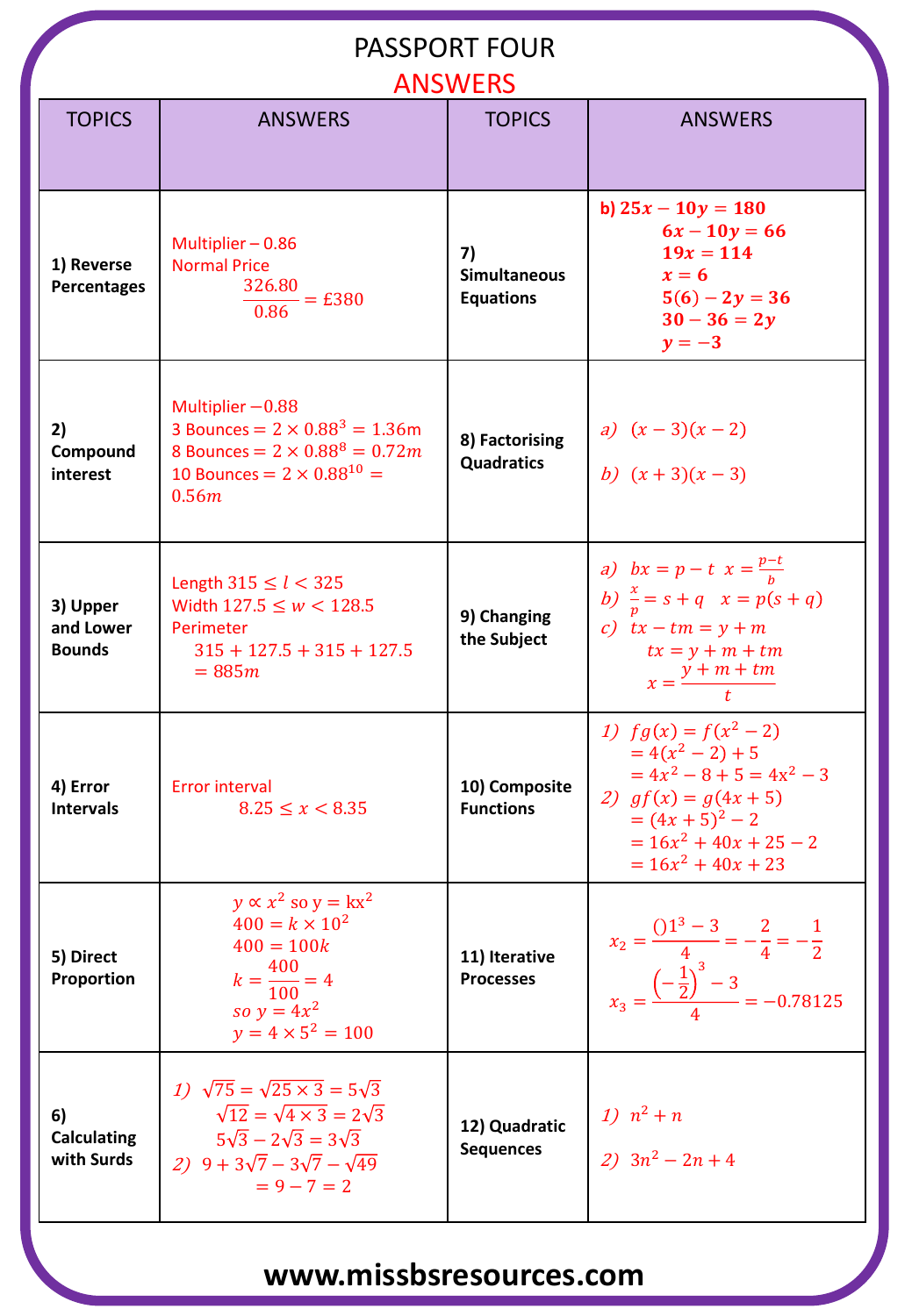#### PASSPORT FOUR

|                                           |                                                                                                                                                                                                                    | <b>ANSWERS</b>                               |                                                                                                                                                                                                                                  |
|-------------------------------------------|--------------------------------------------------------------------------------------------------------------------------------------------------------------------------------------------------------------------|----------------------------------------------|----------------------------------------------------------------------------------------------------------------------------------------------------------------------------------------------------------------------------------|
| <b>TOPICS</b>                             | <b>ANSWERS</b>                                                                                                                                                                                                     | <b>TOPICS</b>                                | <b>ANSWERS</b>                                                                                                                                                                                                                   |
|                                           |                                                                                                                                                                                                                    |                                              |                                                                                                                                                                                                                                  |
|                                           |                                                                                                                                                                                                                    |                                              |                                                                                                                                                                                                                                  |
| 13) Bearings                              | Interior Angles = $180 - 67$ =<br>113 <sup>o</sup><br><i>Bearing B to A = 360 - 113</i><br>$= 247^{\circ}$                                                                                                         | 19) Frequency<br><b>Trees</b>                | 24<br>Homework)<br>28<br>boys<br>No<br>Homework<br>50<br>19<br>Homework<br>girls<br>22<br>No<br>3<br><b>Homework</b>                                                                                                             |
| 14) Speed,<br><b>Distance</b><br>and Time | $6 + 28 = 34$ miles total<br>10:00am to 10:40am is 40 mins<br>60mph is 1 mile per min.<br>28 miles is covered in 28 mins<br>$40 - 28 = 12 mins$ left<br>$s = \frac{6}{12} = 0.5$ mile per min<br>30 miles per hour | 20)<br>Independent<br><b>Events</b>          | $P(LH) = \frac{3}{8} \times \frac{5}{8} = \frac{15}{64}$<br>$P(HL) = \frac{5}{8} \times \frac{3}{8} = \frac{15}{64}$<br>$P(Different) = \frac{15}{64} + \frac{15}{64} = \frac{30}{64}$<br>$=\frac{15}{32}$                       |
| 15) Volume<br>of Prisms                   | Break into two rectangles.<br>$CSA = (2 \times 3) + (4 \times 3) = 18cm^2$<br>or<br>$CSA=(2\times 6)+(2\times 3)=18cm^2$<br>Volume = $CSA \times 4$<br>$= 18 \times 4 = 72 \text{cm}^3$                            | 21) Venn<br><b>Diagrams</b>                  | 1) Students $54 + 48 + 16 +$<br>$22 = 140$<br>2) $P(\text{right handed male}) =$<br>$\frac{48}{140} = \frac{12}{35}$                                                                                                             |
| 16)Arc<br>Length                          | $\frac{120}{360} \times \pi \times 8 = \frac{8}{3}\pi = 8.38cm$                                                                                                                                                    | 22)<br><b>Cumulative</b><br><b>Frequency</b> | 304<br><b>CF</b><br>20<br>$\overline{7}$<br>15<br>෪<br>21<br>10<br>30<br>20<br>30<br>10<br>40<br><b>Height of Plants</b>                                                                                                         |
| 17) Area of<br>a Sector                   | $\frac{134}{380} \times \pi \times 6^2 = \frac{67}{5} \pi = 42.1 cm^2$                                                                                                                                             | 23) Box Plots                                | Class 1 scored higher on average<br>on the test because their median<br>is 80% and Class 2 median is 74%.<br>Class 2's results are less<br>consistent because their IQR is<br>(90-70=20) and CLass1's IQR is<br>$(85 - 70 = 15)$ |
| .18)<br><b>Transformat</b><br>ions        | Translation by $\binom{-3}{-6}$<br>1)<br>Coordinates<br>2)<br>$(1,4)$ , $(-5,4)$ , $(-52)$ and $(-2,1)$                                                                                                            | 24) Drawing<br><b>Histograms</b>             | 34<br>FD<br>$\overline{2}$<br>$12 \div 5 = 2.4$<br>$27 \div 10 = 2.7$<br>₽<br>$22 \div 10 = 2.2$<br>$\mathbf{1}$<br>$15 \div 5 = 3$<br>30<br>10<br>20<br><b>Height of Gnomes</b>                                                 |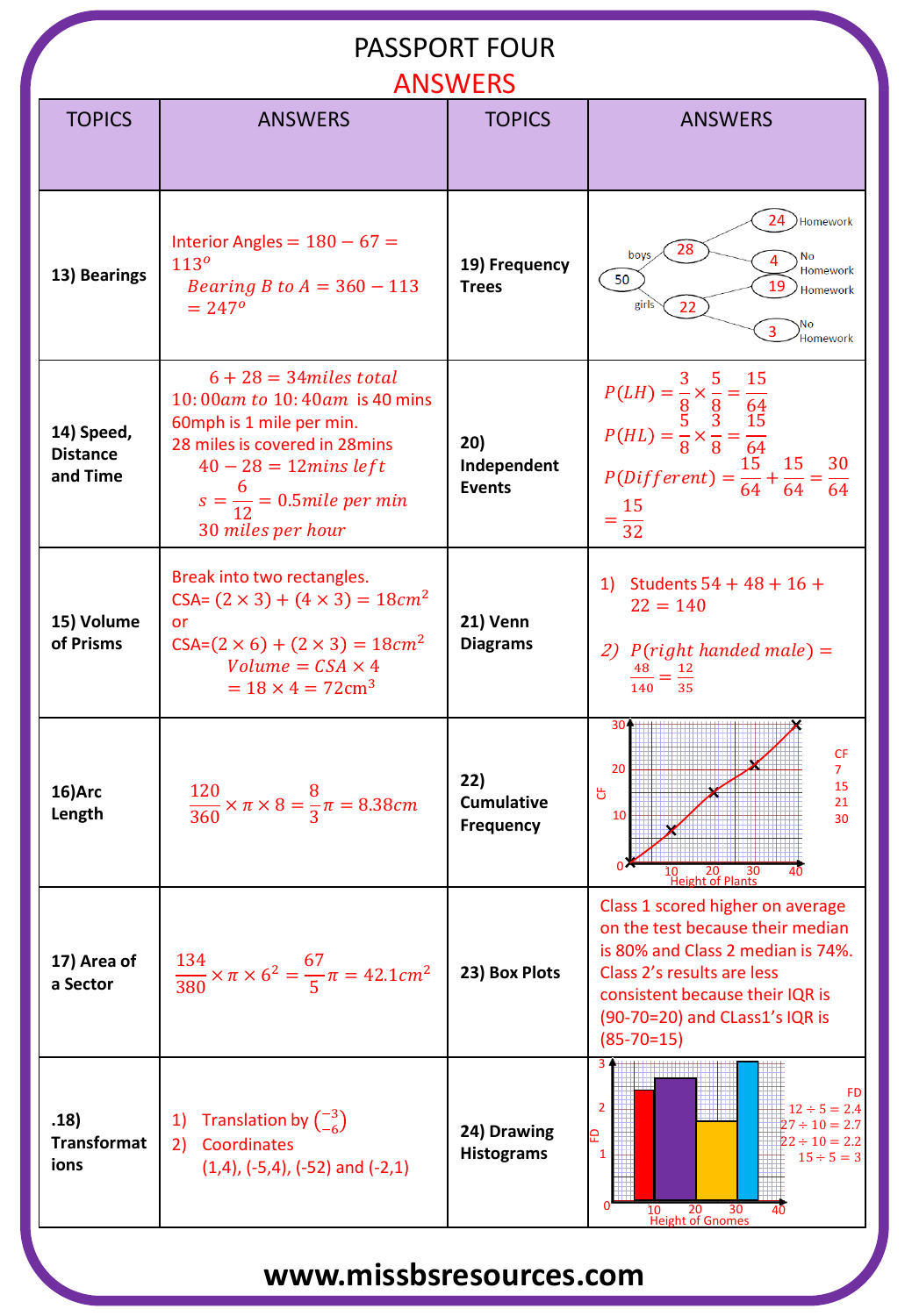#### PASSPORT FOUR ANSWERS NUMBER

| <b>TOPICS</b>                              | <b>ANSWERS</b>                                                                                                                                                        | <b>TOPICS</b>                                                                     | <b>ANSWERS</b>                                                                                                                                                |
|--------------------------------------------|-----------------------------------------------------------------------------------------------------------------------------------------------------------------------|-----------------------------------------------------------------------------------|---------------------------------------------------------------------------------------------------------------------------------------------------------------|
| <b>Index</b><br><b>Notation</b>            | a)<br>$\blacksquare$<br>b) $5 \times 5 \times 5 = 125$<br>c) $\sqrt{64} = 8$<br>d) $\frac{1}{3^7} = \frac{1}{2187}$                                                   | <b>Reverse</b><br>Percentage                                                      | $16.12 \div 0.55 = \text{\pounds}29.31$                                                                                                                       |
| Percentage<br><b>Decrease</b>              | $0.96 \times 2500 = \text{\pounds}2400$                                                                                                                               | Percentage<br>Change                                                              | $\frac{change}{1} \times 100$<br>original<br>250,000<br>$\frac{1}{1500000} \times 100$<br>$= 16.7\%$                                                          |
| <b>Recurring</b><br><b>Decimals</b>        | $\frac{1}{3}$<br>a)<br>$\frac{76}{99}$<br>b)<br>428<br>$\mathcal{C}$<br>999                                                                                           | <b>Surds</b>                                                                      | a) $\sqrt{4 \times 6} = 2\sqrt{6}$<br>b) $\sqrt{35}$<br>c) $\sqrt{9} + 4\sqrt{3} -$<br>$2\sqrt{3} - 6$<br>$= 3 + 2\sqrt{3} - 6$<br>$= 2\sqrt{3} - 3$          |
| <b>Fractions and</b><br><b>Percentages</b> | 15% in school<br>$\frac{7}{20} = \frac{35}{100} = 35\%$<br>shopping<br>$100 - (15 + 35) =$<br>50% cinema<br>$0.5 \times 1400 =$<br>700 students went to the<br>cinema | <b>Subtracting</b><br>and<br><b>Multiplying</b><br><b>Mixed</b><br><b>Numbers</b> | $-76 - 45$<br>1)<br>$\frac{12}{5} - 4$<br>$\frac{31}{2} = 1\frac{11}{20}$<br>$\frac{13}{3} \times \frac{23}{4} = \frac{299}{12} =$<br>2)<br>$24\frac{11}{12}$ |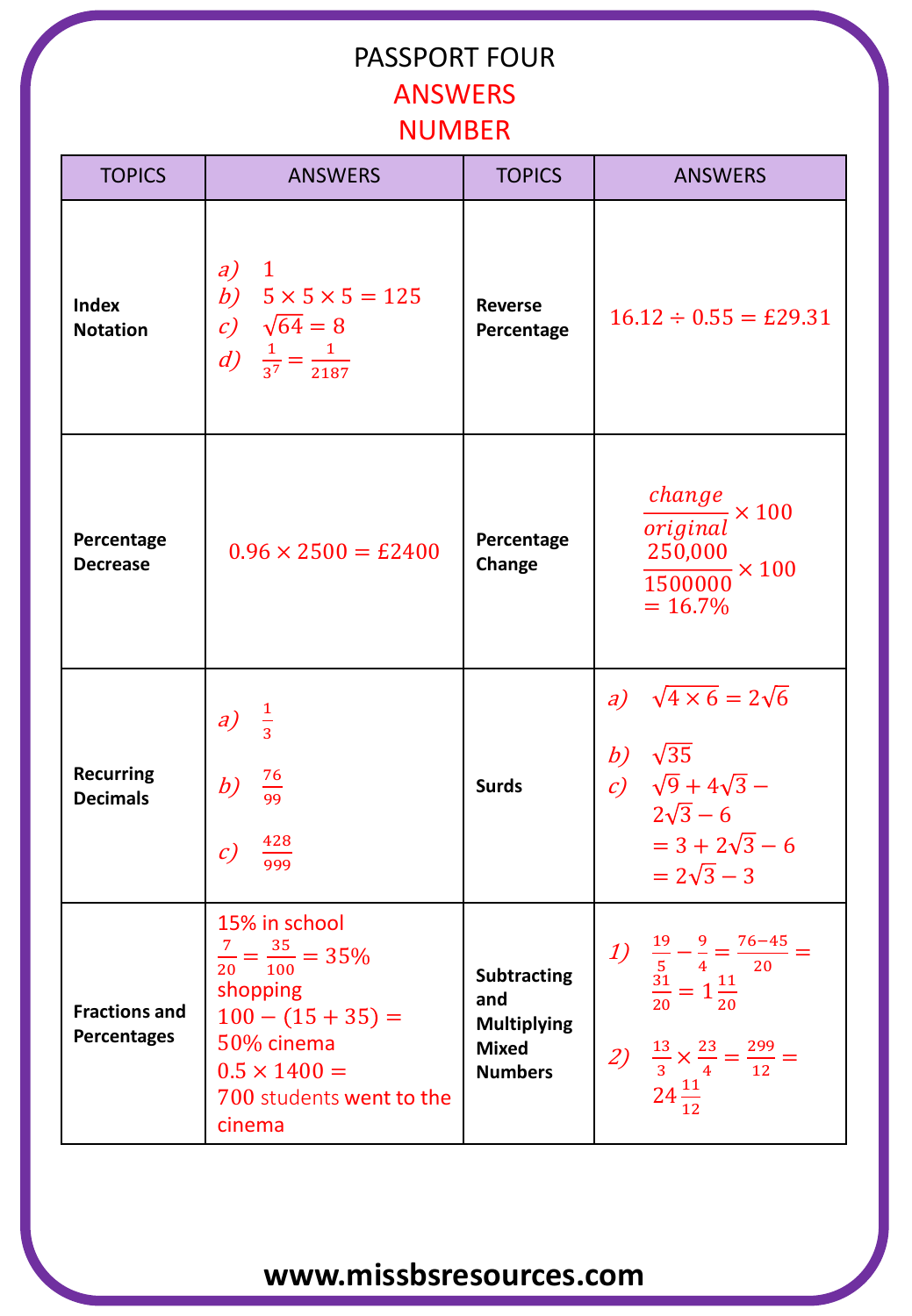#### PASSPORT FOUR **ANSWERS** Algebra

| <b>TOPICS</b>                            | <b>ANSWERS</b>                                                                                                                                                                                                      |                  |           | <b>TOPICS</b>                                      | <b>ANSWERS</b>                                                                                                                              |
|------------------------------------------|---------------------------------------------------------------------------------------------------------------------------------------------------------------------------------------------------------------------|------------------|-----------|----------------------------------------------------|---------------------------------------------------------------------------------------------------------------------------------------------|
| <b>Midpoint of</b><br><b>Coordinates</b> | X coordinate<br>$\frac{-4+10}{2} = \frac{6}{2} = 3$<br>Y Coordinate<br>$\frac{6+(-8)}{2}=-\frac{2}{2}=-1$<br>Z Coordinate<br>$\frac{10+6}{2} = -\frac{16}{2} = 8$<br>Midpoint $(3, -1, 8)$                          |                  |           | <b>Solving</b><br>inequalities                     | $4-8 \leq 2x < 12-8$<br>$-4 \leq 2x < 4$<br>$-\frac{4}{2} \leq x < \frac{4}{2}$<br>$-2 \leq x < 2$                                          |
| Quadratic<br><b>Formula</b>              | $a = 1, b = -4$ & $c = -8$<br>$x = \frac{-(-4) \pm \sqrt{(-4)^2 - 4 \times 1 \times (-8)}}{2 \times 1}$<br>$=\frac{4\pm\sqrt{16+32}}{2}$<br>$x = \frac{4 + \sqrt{48}}{2} = 5.46$<br>$x=\frac{4-\sqrt{48}}{2}=-1.46$ |                  |           | <b>Simultaneo</b><br><b>us</b><br><b>Equations</b> | $12x + 8y = 52$<br>$10x - 8y = 36$<br>$22x = 88$ so $x = 4$<br>$3(4) + 2y = 13$<br>$12 + 2y = 13$<br>$2y = 1 y = \frac{1}{2}$               |
| Factorise<br>Expressions                 | 1) $4(x + 5)$<br>2) $3y(y+4)$<br>3) $(x + 7)(x - 3)$                                                                                                                                                                |                  |           | <b>Equation of</b><br>a line<br>parallel           | a) $y = 2x + C$<br>E.g.<br>$y = 2x$ or $y =$<br>$2x-1$<br>b) $y = -\frac{1}{2}x + c$<br>E.g.<br>$y=-\frac{1}{2}x$ or<br>$y=-\frac{1}{2}x+4$ |
|                                          | Value                                                                                                                                                                                                               | Output           | Big/Small |                                                    | 1) $3x = y - t$                                                                                                                             |
|                                          | 5                                                                                                                                                                                                                   | 35               | small     |                                                    | $x = \frac{y-t}{3}$                                                                                                                         |
|                                          | 6                                                                                                                                                                                                                   | 54               | big       | Change the<br><b>Subject</b>                       |                                                                                                                                             |
| <b>Trial and</b>                         | 5.5                                                                                                                                                                                                                 | 44               | small     |                                                    | 2) $\frac{x}{p} = z + pr$<br>$x = p(z + pr)$                                                                                                |
| improvement                              | 5.6                                                                                                                                                                                                                 | 45.92            | small     |                                                    |                                                                                                                                             |
|                                          | 5.7                                                                                                                                                                                                                 | 47.88            | big       |                                                    |                                                                                                                                             |
|                                          | 5.65                                                                                                                                                                                                                | 46.895           | small     |                                                    | 3) $tx + tr = p$<br>$tx = p - tr$                                                                                                           |
|                                          |                                                                                                                                                                                                                     | Answer $x = 5.7$ |           |                                                    | $x=\frac{p-tr}{t}$                                                                                                                          |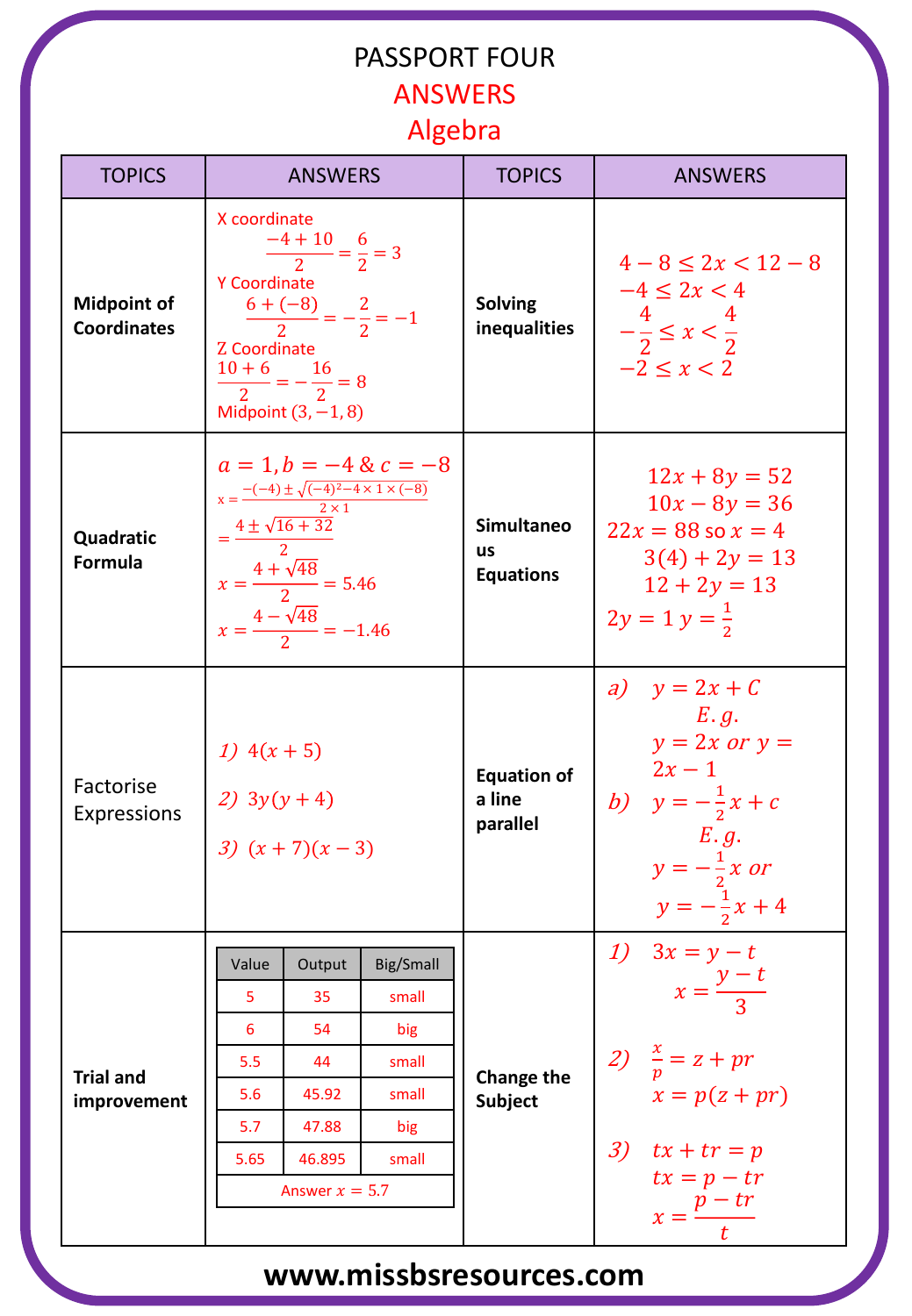# PASSPORT FOUR

#### ANSWERS

#### Shapes and Measures

| <b>TOPICS</b>                                                       | <b>ANSWERS</b>                                                                                                                                                                                                  | <b>TOPICS</b>                   | <b>ANSWERS</b>                                                                                                  |
|---------------------------------------------------------------------|-----------------------------------------------------------------------------------------------------------------------------------------------------------------------------------------------------------------|---------------------------------|-----------------------------------------------------------------------------------------------------------------|
| Area of a<br><b>Triangle</b>                                        | Sohcahtoa<br>$opp = 11 \times sin(67)$<br>$= 10.1$ cm (height of triangle)<br>$adj = 11 \times cos(67)$<br>$= 4.298cm$ (half base)<br>Full base = $8.596cm$<br>Area $10.1 \times 4.298 = 43.41$ cm <sup>2</sup> | <b>Bearings</b>                 | $180 - 75 = 105^{\circ}$                                                                                        |
| Pythagoras'<br><b>Theorem</b>                                       | $x = \sqrt{13^2 - 9^2}$<br>$x = 9.38cm$                                                                                                                                                                         | Angles in<br><b>Polygons</b>    | <b>Exterior Angle</b><br>$180 - 156 = 24^{\circ}$<br><b>Number of sides</b><br>360<br>$\frac{1}{24}$ = 15 Sides |
| Volume of a<br>Cylinder                                             | $V = \pi \times 2.5^2 \times 9$<br>$= 176.7 \text{ cm}^3$                                                                                                                                                       | <b>Perimeter of</b><br>a Sector | $360 - 72 = 288$<br>$\left(\frac{288}{360} \times \pi \times 18\right) + 9$<br>$+9$<br>$= 63.24$ cm             |
| <b>Transformatio</b><br>$n -$<br><b>Enlargement</b><br>from a point | Enlargement<br><b>Scale Factor -1</b><br>Centre $(0,0)$                                                                                                                                                         |                                 |                                                                                                                 |